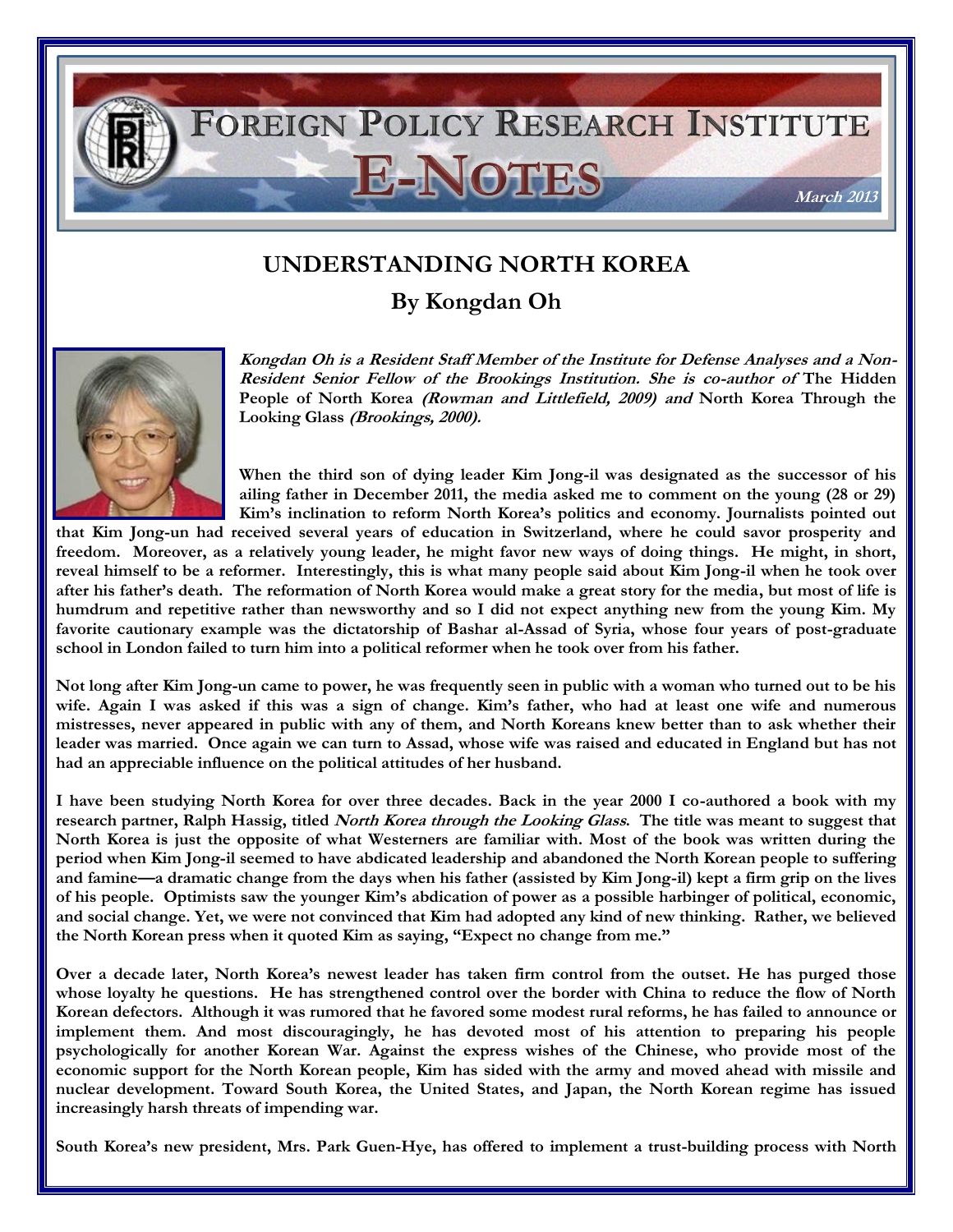**Korea, and her unification minister has said that South Korea is willing to resume humanitarian aid to the North. In the United States, critics of the Obama administration have likewise suggested that a softer approach to North Korea might pay dividends. This strain of optimism is to be found at the beginning of every new administration, but in my opinion it is not the case that previous administrations have missed something. They have tried and become discouraged. Unlike his father, who back in 1994 at least pretended to be willing to make accommodations with the international community when it came to North Korea's nuclear weapons program, Kim Jong-un has spurned offers of reconciliation and is staking North Korea's future on Chinese willingness to support his regime, despite the obvious dissatisfaction of the Chinese.** 

**It would seem that Kim Jong-un can only be moved by the wrath of his people or by strong pressure from the Chinese. No one else has leverage over him. China voted for the most recent UN resolution on additional sanctions against North Korea following Pyongyang's third nuclear test, but whether the Chinese leadership will back up their sanction vote with action remains to be seen. In the past they have spectacularly failed to do so, fearing regional instability more than possible nuclear proliferation.** 

**During my visit to China in November 2012, young Chinese intellectuals and party cadres expressed to me their unhappiness with the Kim regime, although they know better than to directly contradict official Chinese policy. "The 'First Fat,' Kim Il-sung, was sort of a comrade to us, fighting against the colonial Japanese. The 'Second Fat,' his son Kim Jong-il, was disliked by most Chinese but we continued to support North Korea. Now this 'Third Fat,' Kim Jong-un, seems to be the worst of the lot." China's new leadership may continue with its traditional "noninterference policy" for a while, but the young Chinese elites have already lost patience with their troublesome neighbor, a fact that Kim Jong-un and his supporters must surely be aware of.** 

## **INSIDE THE TWO NORTH KOREAS**

**North Korea today is not one republic but two: A "Pyongyang Republic" and a "Republic of Everyone Else." The distinction is both geographical and political. The capital city Pyongyang is clean, orderly, and modestly prosperous. Pyongyangites, most of them Party members, dress better than they used to, buy food at restaurants and street-side stalls, and talk on their cell phones. Foreign visitors, expecting to see a land of starving people, are impressed. The regime has the power to make the city—or the most visible parts of the city—to its own specifications. After all, there is no private enterprise to interfere with government plans. Kim Jong-un and the top elites live even better than the other citizens of Pyongyang. No matter how many economic sanctions are placed on North Korea, there always seems to be enough money to support the political elites, with plenty left over for nuclear weapons and missiles.** 

**Outside Pyongyang, North Korea is a different world. In 2009 Ralph and I wrote The Hidden People of North Korea. These are the people we were talking about. In Pyongyang, the main streets are as wide as parking lots. Outside the city, most roads are unpaved. Vehicles are few and far between (even visitors to Pyongyang can see that). Trains creep along twisted tracks. Although North Koreans have more freedom to travel than they used to (not officially but unofficially), they mostly hitchhike to get to their destinations. Travelers pay bribes of homemade wine and cigarettes to get rides on military trucks, or they simply trudge along the side of the road. People are thinner and much more poorly dressed than they are in Pyongyang. They are also hungrier and sicker. Only local party leaders and the black-market entrepreneurs who bribe them are pear-shaped; everyone else is banana shaped.** 

## **HOW CAN THE KIM REGIME BE MOVED?**

**The United States has long appealed to China to put more pressure on North Korea to stop its nuclear and missile programs and initiate economic reforms. The Chinese have by and large resisted this appeal and instead repeatedly called on "all parties" to remain calm and work out their differences in the Six Party Talks, hosted by China but not convened since 2008. For that matter, neither the United States nor South Korea officially favors any sort of political revolution in North Korea, preferring to wait until something causes the regime to change its own mind.**

**If China cannot be moved, and neither the United States nor South Korea is willing to do more than call on the Kim regime to reform, can 23 million North Koreans take their fate into their own hands? Since the famine of 1995-1998, when the government stopped providing food to most of its citizens, they have pursued a bottom-up economic revolution and now survive for the most part by their own means, even though these means are mostly illegal. Not**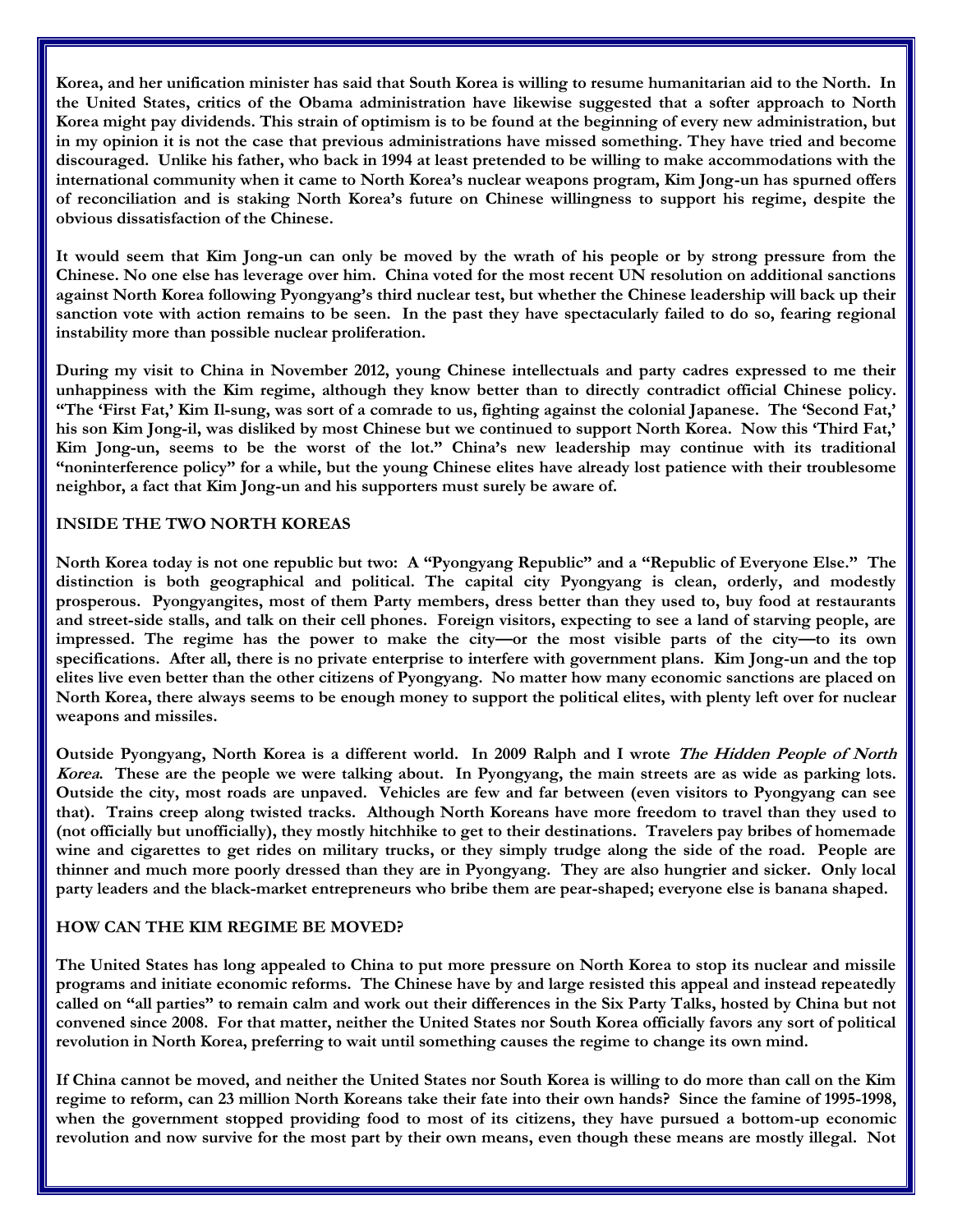**having the wherewithal to care for its people, the Kim regime has acquiesced to this revolution, although it occasionally cracks down on private enterprise and continues to insist that socialism is the only acceptable economic system.** 

**Interpreting the regime's acquiescence to private enterprise as a softening of its views, some politicians, political pundits, and analysts in the United States argue that our government should initiate high-level talks with the Kim regime, agree to North Korean demands to sign a peace treaty replacing the 1953 Armistice Agreement, and normalize diplomatic relations with the government in Pyongyang. These actions would satisfy some, but hardly all, of the demands North Korea has made on the United States. In my opinion, the United States tried its best to reach an agreement in 1994 but the effort ultimately failed. Part of the fault lay with the United States, which, as a democracy, was unable to fulfill all of the obligations that the Clinton White House had made. Much of the fault lay with North Korea, which arguably had no intention of actually giving up its nuclear weapons, but rather was playing the United States for all it could get. Regardless of how blame for the agreement's ultimate failure is allocated, the failure itself exemplifies the theme of our Looking Glass book: that the two countries are on opposite sides of most issues and can no more meet in the middle than a person can pass through a looking glass—except in a dream.** 

**Almost everyone who tries to deal with North Korea, politically, economically, or socially, comes to realize that this is an almost impossible country to deal with. There is an obvious reason for North Korea's recalcitrance: only by keeping itself separate from the modern world can the regime hope to perpetuate itself generation after generation. People often forget that the regime has been a great success, even though the country is a basket case. The first two Kims lived lives of luxury (after the elder Kim established himself as leader) and died natural deaths. The third Kim presumably believes he can do no better than follow in their footsteps. He and his supporters have little reason to change their policies because they do not suffer from international sanctions or their ruinous economic policies.**

**So what about the 23 million citizens of North Korea who are not living a life of luxury? Do they have the will and the means to change their condition? Human beings are highly adaptable. The North Korean people have learned how to make their own living, even if for most of them it is not a very good living. They live in constant fear of punishment; most of them endure a measure of hunger and sickness. But this has always been the case. They have never had political power, and the few who have tried to resist the regime have been quickly arrested and put away in prison camps. Hope is the last word in the people's dictionary. For them, the scope for change is their immediate economic environment, nothing more.**

**Koreans living in both halves of the peninsula are a hardy and resourceful people. South Korea in the 1950s was in many respects not that much different from North Korea. Both countries were dictatorships and both were poor (North Korea actually got an economic jump on South Korea in the 50s and 60s). In the 1960s, under the authoritarian president Park Chung-hee (the father of the current president), South Korea experienced an economic revolution—instituted by the government rather than the people. Only in the 1980s did the government gradually relinquish its authoritarian powers and move toward full democracy, which arrived in the early 1990s after years of popular demonstrations. Arguably the key difference between political fates of the two Koreas was that the United States had a large military presence in South Korea and successive Korean governments recognized their dependence on the Americans. This presence, and South Korea's desire to join the international community, constrained the South Korean presidents in their use of force against protesting citizens.**

**The United States has no presence in North Korea. Kim Jong-un's only constraints are the fear that the Chinese might someday pull the plug on his economy, and the fear that his hard-line military might turn against him. As a far away force, is there anything the United States can do to help the North Korean people stand up for themselves against their government? In the final pages of our Hidden People book we suggested that the only way North Korea would change is if its ordinary citizens took it upon themselves to bring about change, and we recommended that foreigners do everything in their power to provide the North Korean people with information about their government and the outside world to empower themselves. The United States has extended very modest assistance to North Korean defectors who have devoted their lives to transmitting information back to their comrades in the North. But beyond that the United States, with its hands full in the Middle East, has been unwilling to go.**

**The Obama administration's official policy toward North Korea is "strategic patience." The virtue of this policy is that it does not stir up any hornet nests. The weakness is that it fails to control the situation. Rather than working to remove the Kim dynasty, which judging by its own words and history is unlikely to change, the United States**